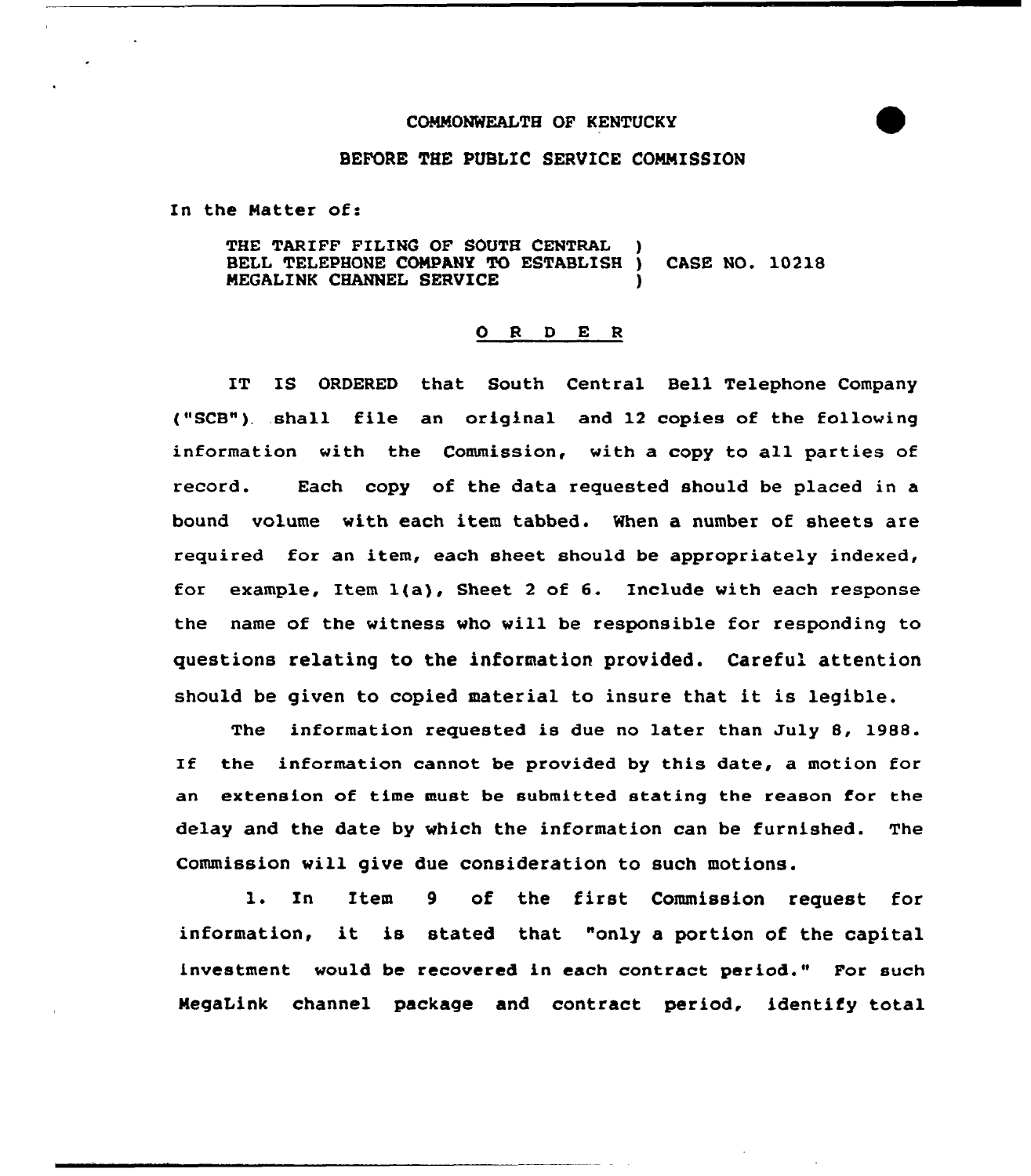capital investment and the amount of capital investment recovered over the contract period.

2. In Item 14 of the first Commission request for information, reference is made to "interexchange configurations."

a. Does interexchange mean interLATA?

b. If the answer to {a) above is affirmative, then can either LightGate or NegaLink services be configured with ESSX service in such a way as to generate incidental interLATA traffic without the use of interLATA carrier facilities or without compensation to interLATA carriers?

c. If the answer to (b) above is affirmative, explain how the use of LightGate and MegaLink services as alternative serving vehicles for ESSX service is consistent with NFJ restrictions on SCB's provision of interLATA services.

3. with reference to Item 14 of the first Commission request for information, provide a schematic illustration of each service configuration identified.

4. With reference to Item 14 of the first Commission request for information, provide the analysis underlying the statement that "customers would generally need 12-15 channels between two central offices to find MLCS cost-effective."

5. a. Can LightGate or MegaLink services be configured in such a way as to avoid intraLATA toll charges?

b. Can LightGate or MegaLink services be configured with ESSX service in such a way as to avoid intraLATA toll charges?

 $-2-$